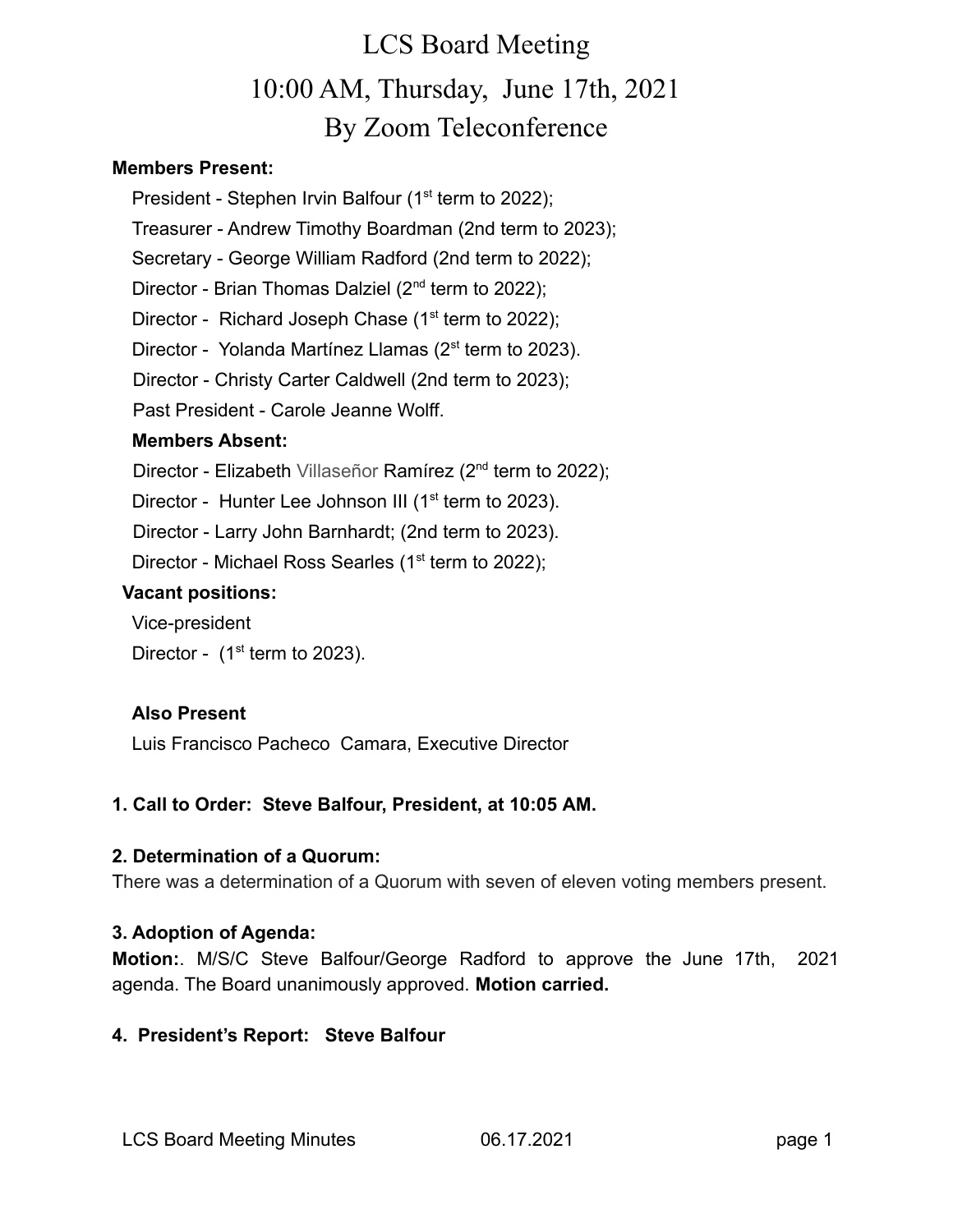- Concerts in the Park Events See executive Director's Report below for details, The series to-date has averaged a very respectable 48% expense ratio.
- Cruz Roja Concert on June 9th In total the event raised approximately \$760 thousand pesos for badly needed repairs to the Cruz Roja building
- US Consulate Visits The Consulate has advised they are still not permitted to travel. Given that the LCS is delivering applications to the Consulate and returning renewed passports it was agreed a fee commensurate with courier fees should be recovered from users.
- Molinari Property The house is on the market with an asking price of \$280 thousand USD. The Board agreed the LCS should attempt to secure the property partially using major donations that have come forward. **Motion:**. M/S/C Steve Balfour/Brian Dalziel to authorize the Executive Director to proceed with negotiations for the purchase by the LCS of the Molinari property. **Discussion.** The Board unanimously approved. **Motion carried.**
- Elizabeth Ramirez has tendered her resignation from the Board. Her workload with new business initiatives limits the time she could devote to LCS affairs.

## **5. Secretary's Report: George Radford**

The Minutes of the Board Meeting on May 20th, 2021.

● **Motion** M/S/C George Radford/ Tim Boardman to approve the minutes of the May 20th Board meeting. The Board unanimously approved. **Motion Carried.**

Minutes of August 20, 2020 AGM were finally approved by Bancomer for updating of signatures..

Minutes of the March, 2021 AGM meeting have been translated by Notario #2 and have been sent to Mexico City for protocolization.

**6. Treasurer's report:** Tim Boardman, Treasurer.

A server hosting the LCS Accounting System crashed and financial results have been delayed pending the arrival of a new server.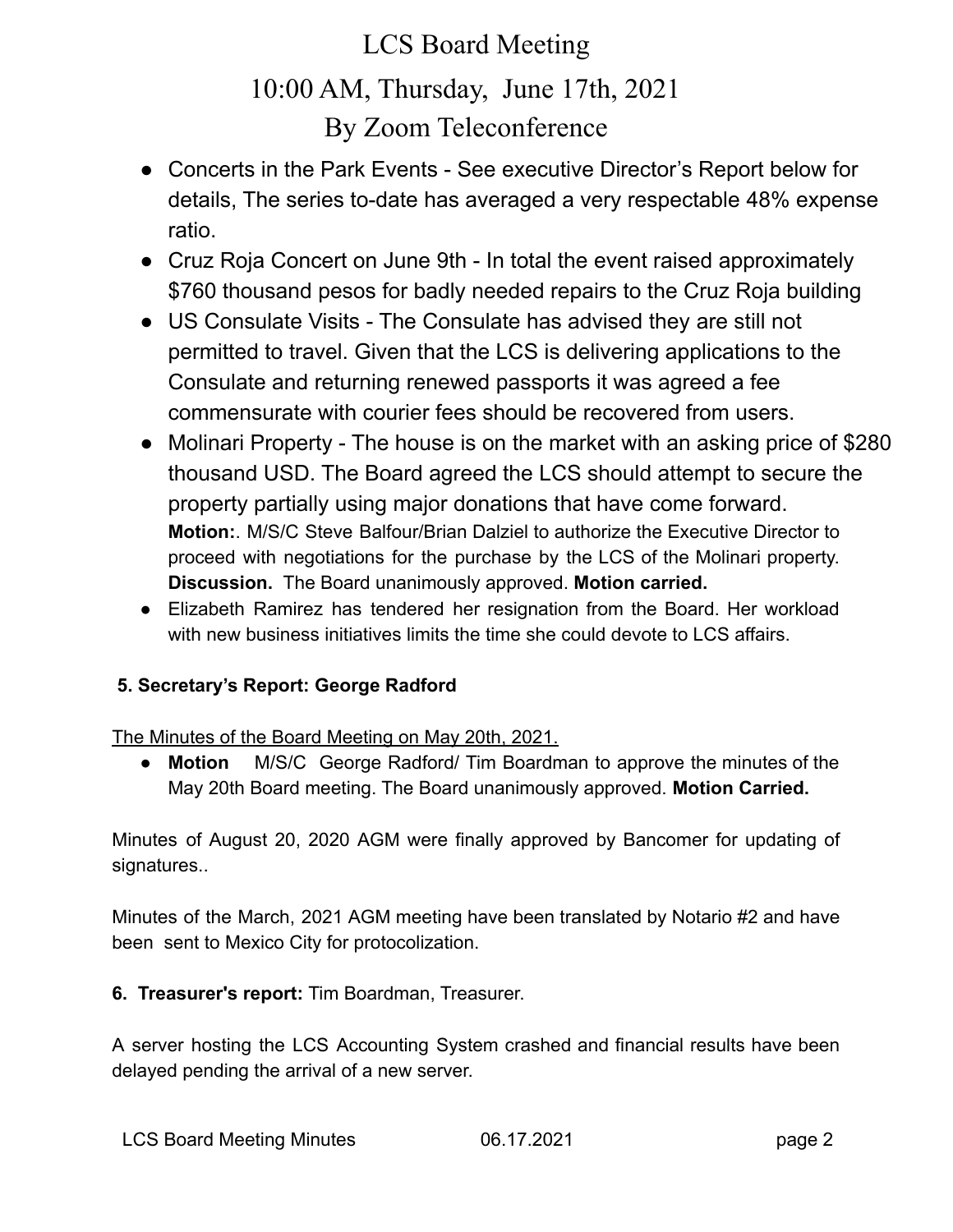### **7. Executive Director's Report - June, 2021. Luis Francisco Pacheco**

The campus continues to reopen and the LCS is activating services and programs according to the COVID operational plan.

Campus maintenance

Work continues with staff and volunteers on an annual maintenance plan. This month work increases on gardens to respond to the rainy season.

A donation was made to repair the front entrance ramp and sidewalk by Sydney Gray.

Two tents need replacement in order to maintain open spaces available for activities during the rainy season. The central processing system of our Security cameras requires replacement.

Proposals for new garbage collector service are being sought to reduce costs.

#### Development activities

The 9th concert took place on May 5 featuring Enrique de Allende with an outstanding ticket sale of 281. The 10th was with Effie Passero on May 16th with 125 tickets sold. A special event took place May 30th with Michael Reason as our 11th concert having 120 tickets sold.

New business sponsors came on board.

This concert series continues to be our most important fundraising event.

The LCS collaborated with and hosted an event with The Feria de los Maestros del Arte on April 30 & May 1st.

Open Circle continued according to the schedule.

Date Conference Attendance

- May 2, Michael Reason 70
- May 9 Kat Miller. Inside out Aging 80
- May 16 Betty Steinhauer. The Nomadic Intern 70
- May 23 Ed Tasca. Gun violence 65
- May 30 LCS Q&A 64

Doug Stouffer has volunteered as Project Manager for the Givecloud platform implementation. The design and upload simulation is progressing so it can be tested according to LCS operational needs. Bruce Andress has volunteered to fill the IT Manager position.

More book donations that are being kept at the South campus and library have started

LCS Board Meeting Minutes 06.17.2021 page 3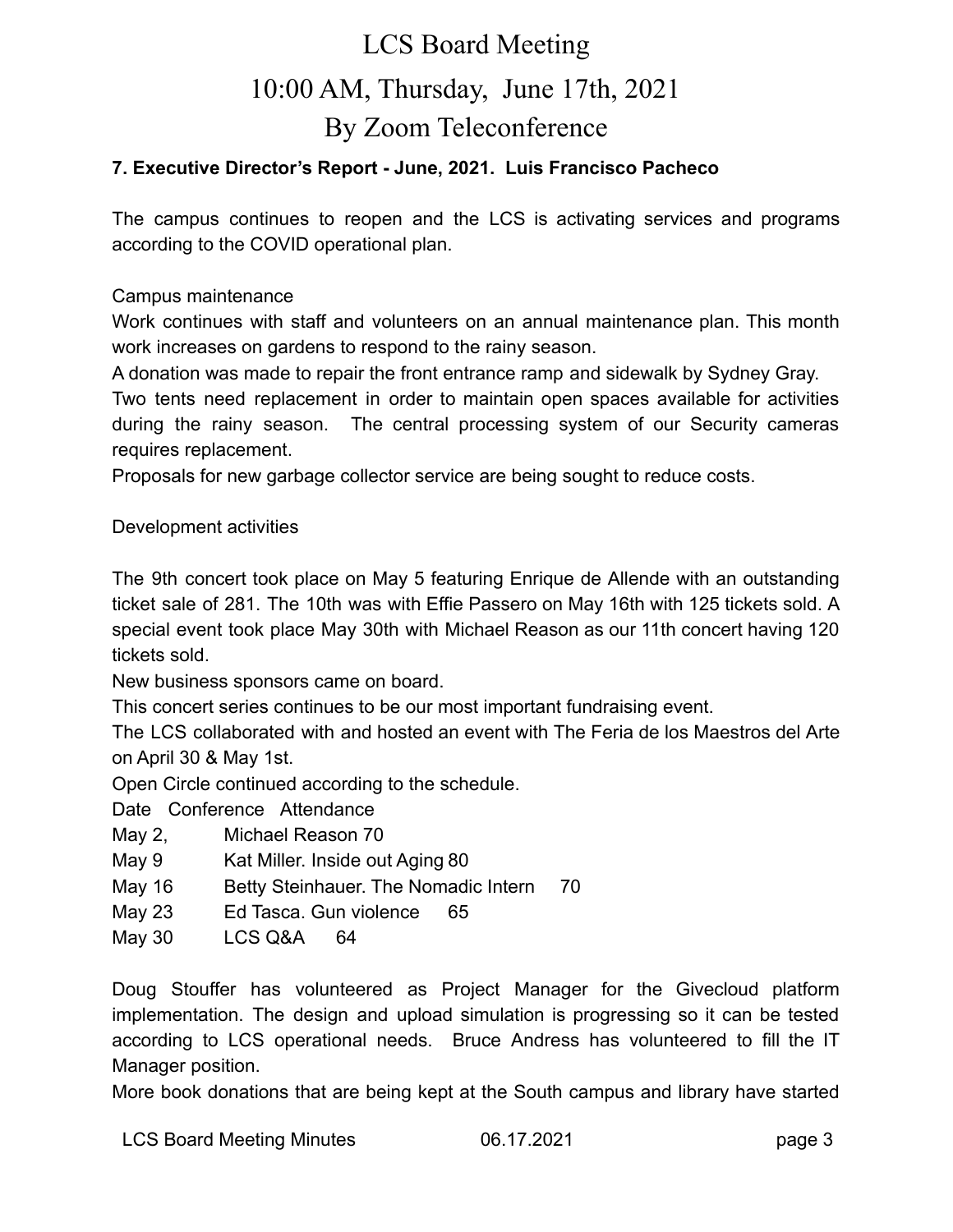to be processed.

Education Programs.

Spanish in action: The new period started. All classes are full. Level 3A level has started. Level 3B is being prepared so it can be opened in July.

Spanish a la Carta: Another 2 classes are launched, basic topics this time, since the topic for advanced seems not to be attractive. Driver's license courses have 14 people that have already signed up.

Mexican Advisory Council: Work plan for its implementation is on course. The minutes have been sent and the next meeting will be June 24.

The LCS has some returning activities: Intermediate Hatha Yoga and Bridge4Fun. New activities are also being promoted: NIA/Joy of Movement and Chair Yoga with Strength Training.

Human resources.

Some members of the staff were able to get their COVID vaccines this month. At this moment 35% of our Staff is fully vaccinated.

#### **Volunteers**

The third managers general meeting took place on June 8. Planning continues for each area and a general volunteer plan. A second reunion with docents had great attendance. Marianne O'Halloran shared some info about LCS.

#### Conecciones Magazine:

Because of the Pride Month, the Development Manager got \$18,500 from donations for printing the magazine. This month's edition was sent to 7,897 e-mail contacts and 1,000 copies were distributed

Social Media: We got 105 new followers, 54 posts and 8,847 people reached.

Molinari State As instructed at the Board retreat, The Executive Director and President have

LCS Board Meeting Minutes 06.17.2021 page 4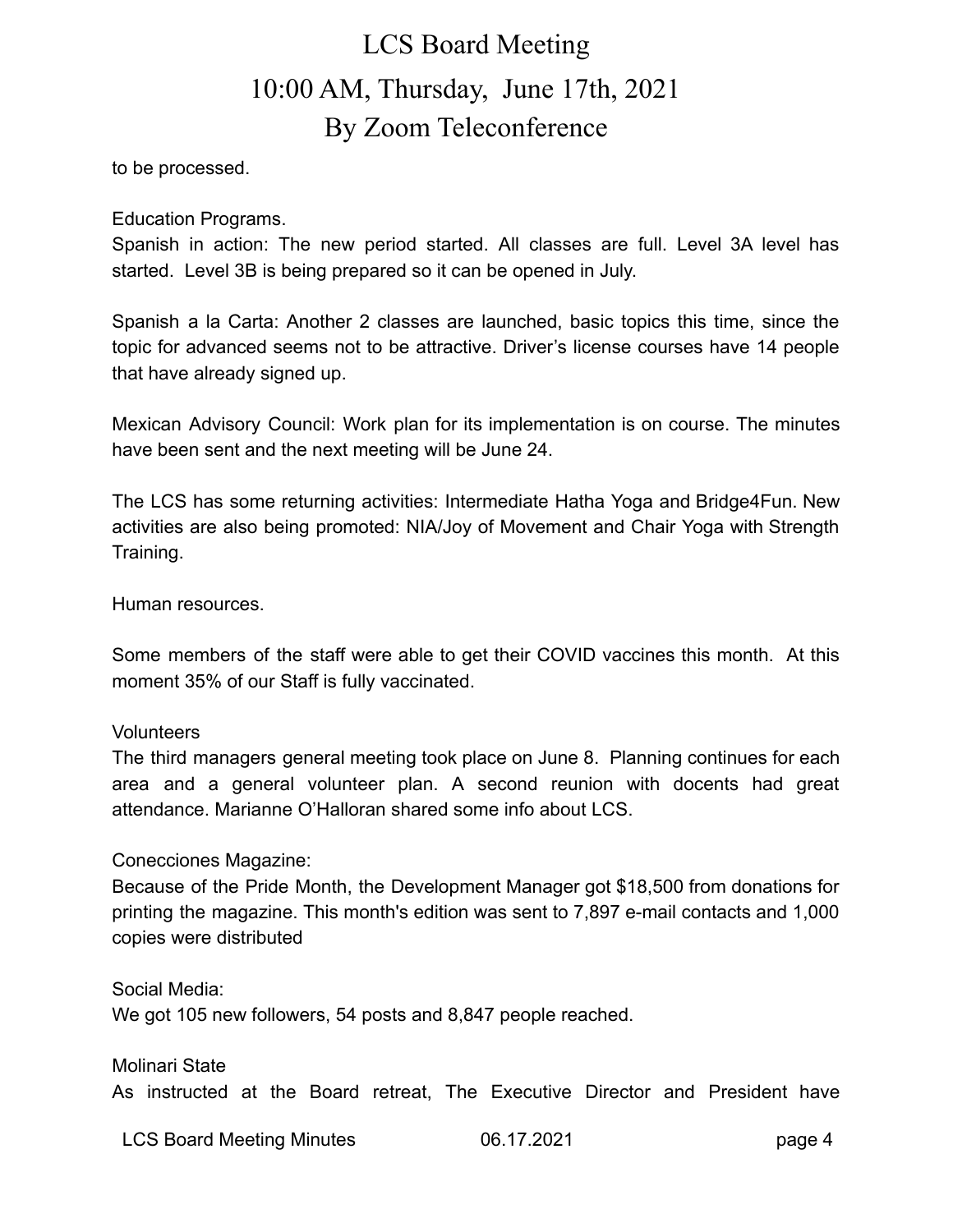proceeded to look for possible major donations to acquire the property.

#### **8. Audit Committee Report: Brian dalziel, Chairperson**.

The policy on document retention needs updating to bring it into compliance with Mexican regulations.

**Motion** M/S/C Brian Dalziel/ Tim Boardman to approve the Audit Committee to revise LCS policy on records retention to bring it into compliance with Mexican legislation. **Discussion**. The Board unanimously approved. **Motion Carried.**

#### **9. Membership Committee: Brian Dalziel, Chairperson**

The results of the efforts to re-enlist lapsed members suggest that it is not worthwhile to continue outreach to past members.

### **10. Community Committee: Larry Barnhardt, Chairperson**

#### **Mexican Advisory Council**

● Yolly Martinez is the Board representative on the committee, It will meet again on June 24th.

**11. Old Business:** No items raised.

#### **12. Adjournment**

M/S/C Christy Caldwell/Richard Chase to adjourn the meeting. The Board unanimously approved adjournment at 11:39 A.M.

**The next board meeting date will be Thursday, July 15th, 2021 at 10:00 AM via ZOOM teleconference**.

Date of Approval: July 15th, 2021

LCS Board Meeting Minutes 06.17.2021 page 5

 $(1)$